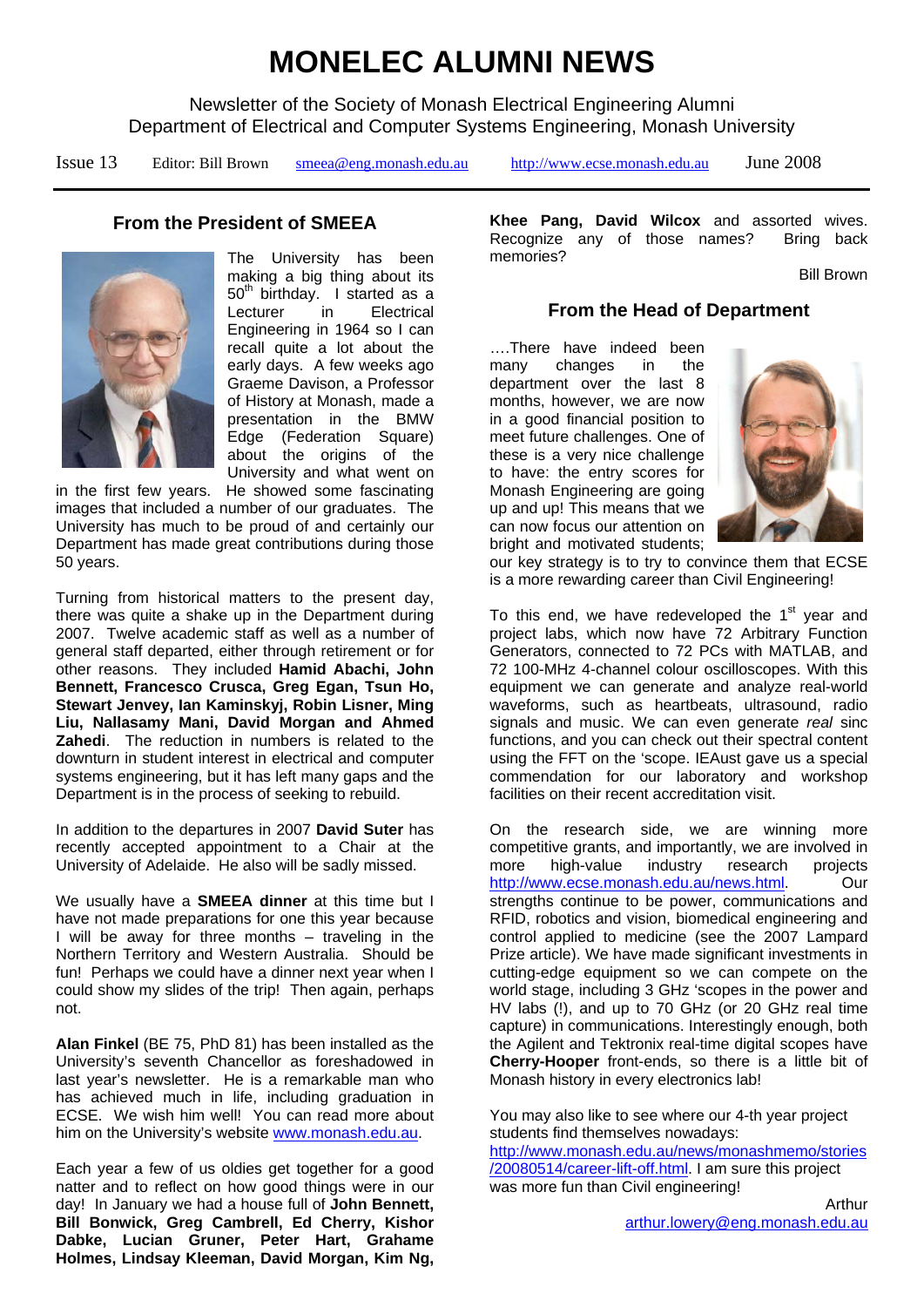## **Death of John Badcock**



John Badcock was one of the early members of staff in the Department and made an enormous contribution in the telecommunications area. He died last year from a brain tumour.

John joined Doug Lampard as a PhD student after completing

BE and MEngSc degrees at Melbourne University. His PhD thesis was entitled 'Thresholds in communication systems'. During his PhD candidature he was appointed as a Lecturer in the Department and quickly set up an excellent telecommunications undergraduate program with first rate laboratory modules. These became the basic experimental test benches for generations of students as they learnt about modulation and signals in noise.

John left Monash to join Daryl Hooper (of Cherry and Hooper fame) at Latrobe in an effort to establish electronic and communications engineering at that University. Their efforts faltered (temporarily) and Daryl returned to the UK. John joined Melbourne University at a time when the Department there was going through a bad patch. John then ceased to follow teaching pursuits and became a full time researcher. He had various stints back at Monash, back at Melbourne and also at the ANU. Finally he set up his own consulting business and operated successfully from home, even building equipment for dedicated purposes for his clients.

John was a truly remarkable person. His knowledge and understanding of electronics and communications was comprehensive. He had a great ability to impart his knowledge. He was ready to adapt to a changing world, taking studies outside his own area when the need arose. John was unassuming and gentle. It was always a great pleasure to chat with him. His death is a great loss to his family and to his many friends and colleagues.

The photograph shows a very young John Badcock in 1965.

#### **The Douglas Lampard Prize for 2006**

The Douglas Lampard Electrical Engineering Research Prize and Medal for 2006 was awarded to Albert Diosi for his PhD thesis entitled **'Laser range finder and advanced sonar based simultaneous localization and mapping for mobile robots'**. The work was carried out under the supervision of Lindsay Kleeman.

Albert made significant research contributions in three areas of the important mobile robot task called simultaneous localisation and mapping (SLAM). Firstly, he developed new systematic and random error covariance models for laser range measurements and extensively tested these experimentally. The models were used in estimating error covariances of line and corner features that are commonly extracted from the laser data and used in robotic mapping.

Albert's second major contribution was in fusing sonar data from a new advanced sonar system with laser range data to solve the SLAM problem in environments where using either sensor alone fails. Albert was the first researcher to exploit synergies between laser and advanced sonar sensors to generate maps that enable a robot to navigate autonomously.

The third area of research contribution was in laser scan matching whereby the relative position and orientation of robot positions can be estimated from laser scans from those positions. Albert developed a new, faster, more accurate approach to laser scan matching called Polar Scan Matching (PSM). By working in the native polar coordinates of the sensor, searching for correspondence between laser measurements can be simplified compared to other matching approaches. PSM was applied to solve SLAM where the landmarks are full laser scans, allowing for robust landmark association. The PSM work has been accepted for publication in the prestigious *International Journal of Robotics Research.* 

The examiners for his thesis, Professor Ohya from the University of Tsukuba, Japan and Professor Wernersson from Luleå University of Technology, Sweden were impressed by Albert's excellent level of theoretical and experimental investigations and the balance between scientific and engineering points of view.

The degree of PhD was conferred on Albert in June 2006.

Albert was born in Slovakia and attended the Slovak University of Technology in Bratislava where he gained bachelors and masters degrees in control systems engineering. During his studies he worked in industry in Slovakia, including a period with Volkswagen. He commenced his PhD studies with Lindsay Kleeman at Monash in 2001 and was supported with a Monash Graduate Scholarship and a Monash International Postgraduate Research Scholarship. Following the submission of his thesis he gained postdoctoral experience with IRISA/INRIA in Rennes, France. He now works with the vacuum cleaner firm Dysons in London where he is applying robotic techniques to vacuuming.

#### **The Douglas Lampard Prize for 2007**

The Douglas Lampard Electrical Engineering Research Prize and Medal for 2007 will be awarded to Zhaolin Chen for a PhD thesis entitled **'Image reconstruction in accelerated magnetic resonance imaging – a systems approach'**. The work was carried out under the supervision of Jingxin Zhang.

Zhaolin has investigated the shortcomings of the current techniques used in accelerated image reconstruction from magnetic resonance scans. Using techniques from system identification, multirate filtering, system inversion and system optimization he has developed new reconstruction methods. Experimental results on real MRI data sets demonstrate that these new methods are superior to those currently in use.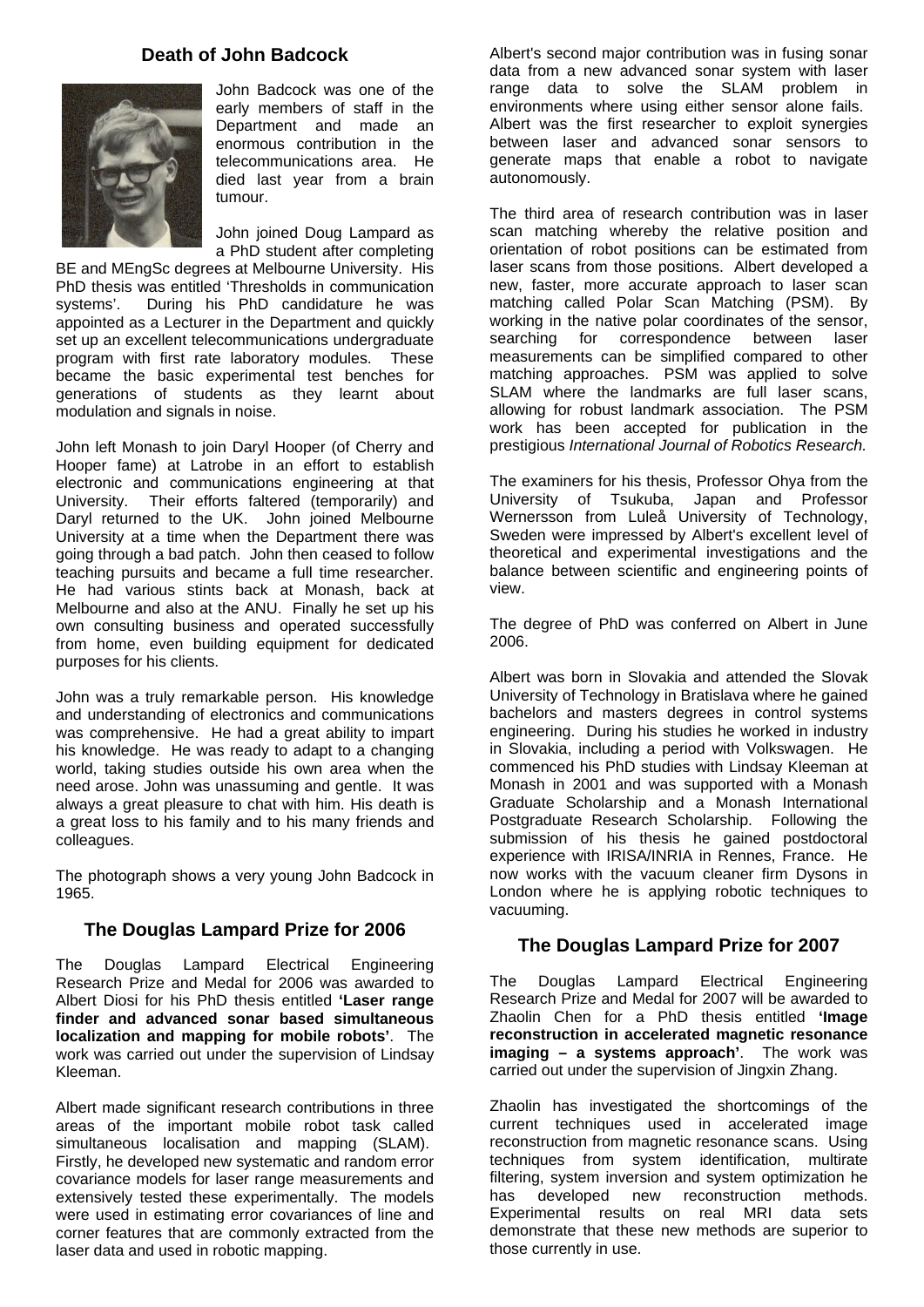Zhaolin's work has been published in the international journal *Computerized Medical Imaging* and at eight international conferences. The work is also the subject of a patent application.

One of Zhaolin's examiners, Professor Wu of RMIT University, states that 'The candidate and his supervisor should be congratulated for producing such a high quality work on an extremely challenging topic in a very competitive field'. The other, Associate Professor Zhang of the Nanyang Technological University, states that 'The thesis shows that the candidate has built up solid background knowledge in the theory and technology of medical imaging and signal processing and a strong capability in conducting analytical and experimental research'.

The degree of PhD was conferred on Zhaolin in May 2008.

Zhaolin obtained his bachelor's degree from the Harbin Institute of Technology, China, where he was awarded a first class People's scholarship in his final year of study. He commenced his PhD with Jingxin Zhang at Monash in 2002 and was supported with a Doctoral Completion Scholarship, a Monash Departmental Scholarship as well as Jingxin Zhang's research funding. He is now a postdoctoral research fellow with Gary F. Egan at Neuroimaging and Neuroinformatics Group, Howard Florey Institute (HFI), the University of Melbourne. He is currently working on MRI hardware and software developments for super-resolution of human brains. This research has potential impact on many human disease studies such as Alzheimer's and Parkinson's disease. Several organisations are involved in this research including HFI, Neuroscience Research Institute of Korea, Siemens Australia and Monash University.

#### **From the 70s**

**Steve Mutabazi (BE 75, MEngSc 1985)** is an entrepreneur and business executive with international experience in the Information & Communications Technology (ICT) industry. He commenced his career as a telecommunications engineer in 1976 with the then Telecom Australia (now Telstra).

Steve's entrepreneurial career dates back to the mid 1980s, when he founded an IT company to acquire and commercialize partially developed financial services software from a firm of chartered accountants. The company fully commercialised the product and secured major customers, including the then Australia's top two publicly listed companies. Steve later merged the company into Infolink Group Ltd, a venture capital funded company in which he was a founding member of the Executive Board.

At the onset of deregulation of telecommunications in 1990, Telstra Corporation appointed Steve to an executive position to lead a key corporate initiative designed to protect its business with the top 500 Corporate & Government customers. Steve led six other strategic initiatives during the company's first 6 years of competition, including significant aspects of the *Future Mode of Operation* initiative to fully digitize the company's network and automate its key business processes. He also played a leading role in Telstra's

*Front Office Re-build Program* to fully modernize the company's customer facing operation.

From 1997 to 2000 at Hewlett-Packard Company, Steve led the company's Asia Pacific Internet Services Program, in an entrepreneurial role specifically created by Hewlett-Packard's global management in the USA to strengthen its business in the then emerging Internet Service Provider market. In this role Steve covered 12 countries, including Australia, China, Taiwan, South Korea, India, and South East Asian countries. Steve provided leadership to sales, marketing and consulting teams based in these countries to win new business and deliver internet and e-commerce infrastructure to major telecommunications service providers within the region.

In early 2000 the then newly listed Melbourne IT Ltd appointed Steve as Chief Marketing Officer and also as CEO-designate to establish a new line of business. The launch of the new line of business was abandoned due to the "dot com bubble burst".

In 2001 Steve founded and is the current Managing Director of Ausanda Communications Pty Ltd, a technology company which is developing innovative telecommunications products to address the significant cost barriers that telecommunication carriers currently face as they roll out major bandwidth up-grade programs. These innovative products significantly enhance the widely installed dense wavelength division multiplexing (DWDM) platforms, enabling seamless carriage of significantly higher data rates per channel than is possible over currently installed optical transmission networks.

Of special significance is that the development of these products has involved significant collaborative effort between Steve's company and the Department's team led by Dr Le Binh. Collaborative activities commenced in 2005 and led to a Contract Research project funded by his company and a Linkage grant project also sponsored by his company. Steve intends to maintain this close relationship between his company and the Department

Steve is a *Research Associate* of the Faculty of Engineering.

#### **From the 80s**

**Art Coolidge (BE 80)** came to Australia from the US in the 70s. After secondary teaching in Melbourne he enrolled for our BE. His grades were not auspicious. He claims he holds the record for the highest number of sups for a student completing the degree!

He returned to the US after graduation and settled in Oregon. He wrote to a number of us recently to bring us up to date with his career. He sent us 15 pages of handwritten material! But well worth the read. Here are a few excerpts:

'In terms of personal pride, my Monash degree ranks well ahead of my US undergrad and master's degrees.'

'Not long after leaving Australia I began work with Intel Corporation in Hillsboro, Oregon. I was with the 'Manufacturing Engineering Development' department